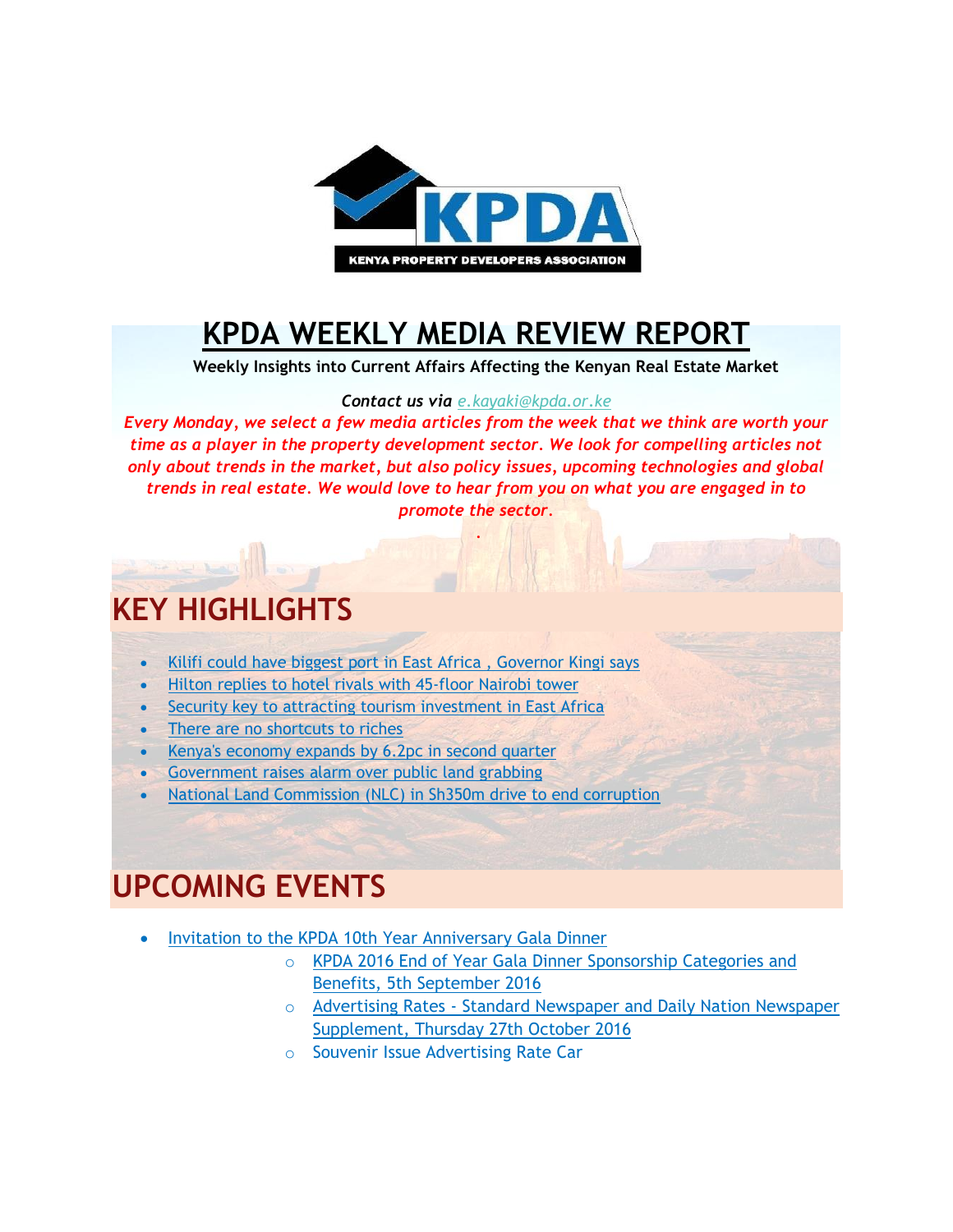

**KPDA IS PROUD TO BE CELEBRATING ITS 10" YEAR ANNIVERSARY.......** 



## **PUBLIC POLICY AND ADVOCACY**

- [Moi in court over disputed prime Nairobi land sale](http://www.nation.co.ke/business/Moi-in-court-over-disputed-prime-Nairobi-land-sale/996-3406908-ejrps7z/index.html)
- [Land commission stops transactions on disputed Kanyakwar land in Kisumu](http://www.nation.co.ke/counties/kisumu/NLC-stops-dealings-in-Kisumu-Kanyakwar/1954182-3405914-q9yyg8/index.html)
- [Swazuri names areas with pending land issue](http://www.nation.co.ke/counties/Swazuri-lists-areas-with-pending-land-issues/1107872-3402788-cowjba/index.html)
- [NLC probing alleged grabbing of Ngong road land](http://www.mediamaxnetwork.co.ke/news/260615/nlc-probing-alleged-grabbing-ngong-road-land/)